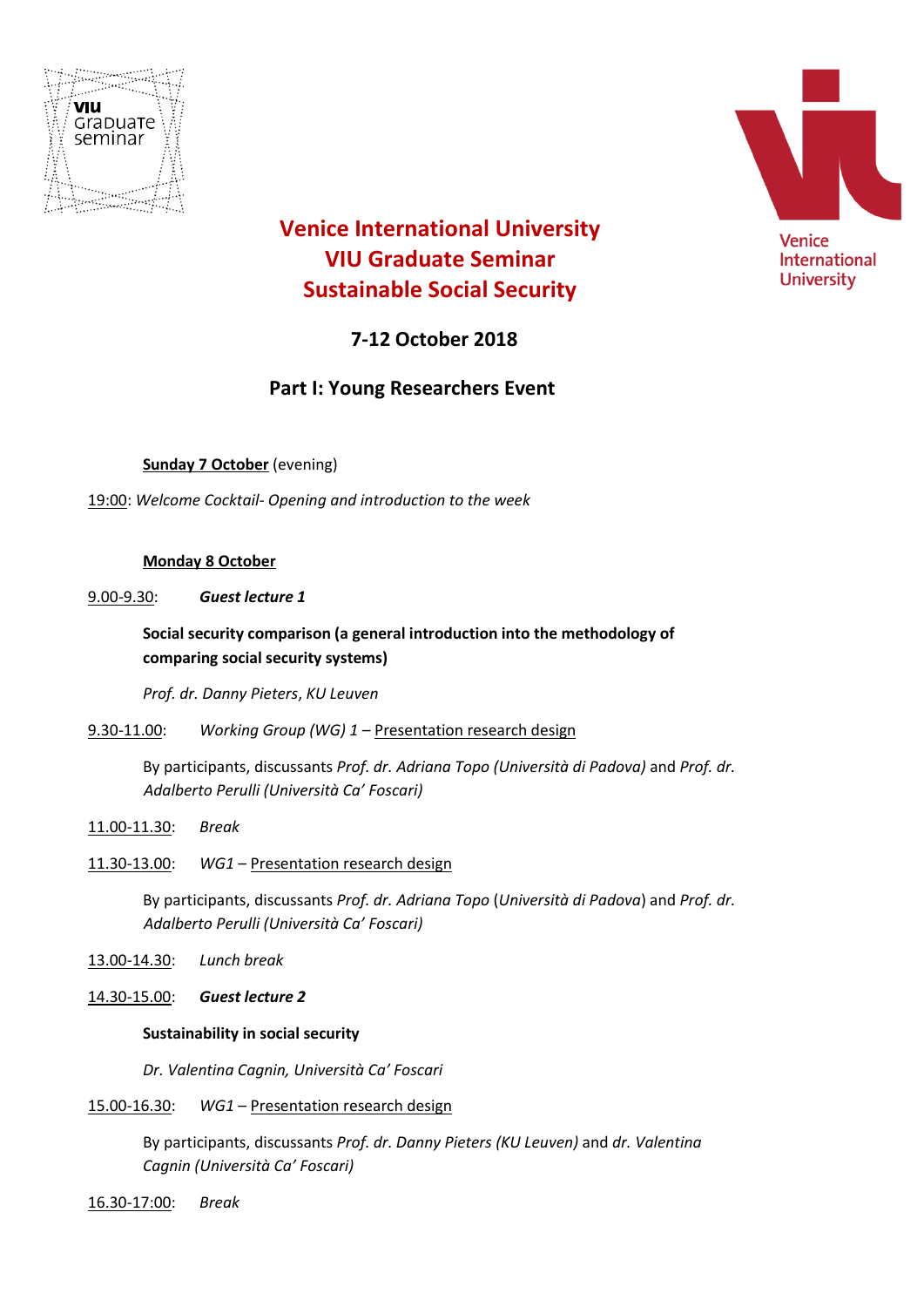## 17.00-17.30: *Intro WG2* – development of a discussant paper

## *Prof. dr. Paul Schoukens, KU Leuven*

Group is split up in three WGs around the three basic features (work, residence and income) around which the conference on Friday is structured. The WG prepares a presentation for Friday, e.g. in the form of reactions/comments on the keynote speakers.

## 17.30-18.30: *Intro WG2 –* development of a discussant paper

First discussion in the groups, tutored by *Prof. dr. Paul Schoukens, Prof. dr. Danny Pieters (KU Leuven)* and *Prof. dr. Michele Faioli (Università di Roma Tor Vergata)*

## 18.30-19.00: *Guest lecture 3*

#### **Ethics and research**

*Dr. Emanuela Reale, National Research Council*

## **Tuesday 9 October**

## 9.00-9.30: *Guest lecture 4*

## **Social security law comparison (methodological aspects)**

*Prof. dr. Ulrich Becker*, *Max-Planck-Institute for social law - Ludwig-Maximilians-Universität München*

## 9.30-11.00: *WG1* – Presentation research design

By participants, discussants *Prof. dr. Ulrich Becker (LMU)* and *Prof. dr. Michele Faioli (Università di Roma Tor vergata)*

- 11.00-11.30: *Break*
- 11.30-13.00: *WG1* Presentation research design

By participants, discussants *Prof. dr. Ulrich Becker (LMU)* and *Prof. dr. Michele Faioli (Università di Roma Tor Vergata)*

13.00-14.30: *Lunch break*

#### 14.30-15.00: *Guest lecture 5*

#### **Social security economics in research**

*Prof. dr. Leonardo Becchetti, Università di Roma Tor Vergata*

## 15.00-16.30: *WG1* – Presentation research design

By participants, discussants *Prof. dr. Leonardo Becchetti* and *Dr. Valentina Cagnin (Università Ca' Foscari)*

16.30-17:00: *Break*

#### 17.00-19.00: *WG2* – development of a discussant paper

Discussion in the groups, tutored by *Prof. dr. Paul Schoukens, Prof. dr. Danny Pieters (KU Leuven)* and *Prof. dr. Michele Faioli (Università di Roma Tor Vergata)*



International **University**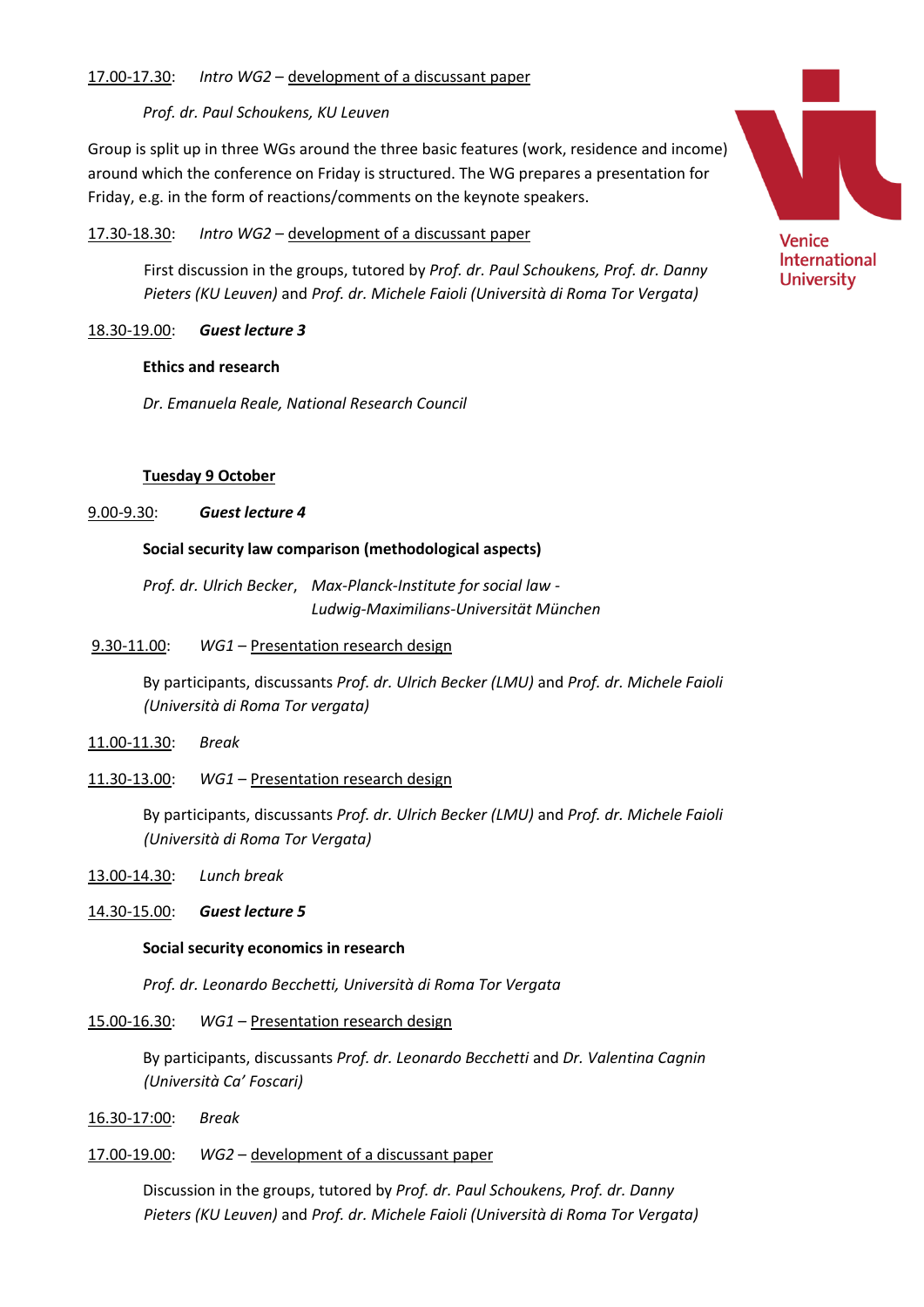## **Wednesday 10 October**

#### 9.00-9.30: *Guest lecture 6*

## **Consulting databases**

*Dr. Koen Vleminckx , KU Leuven* 

9.30-11.00: *WG1* – Presentation research design

By participants, discussants *Prof. dr. Paul Schoukens (KU Leuven)* and *dr. Koen Vleminckx (KU Leuven)*

- 11.00-11.30: *Break*
- 11.30-13.00: *WG2*

Discussion and first presentation of results to group tutor

- 13.00-14.00: *Lunch break*
- 14.00-17.30: *Social event*

Visit to Scuola Grande di San Rocco, Venice

#### **Thursday 11 October (morning)**

9.00-9.30: *Guest lecture 7*

## **Social security in social sciences research: using quantitative research methods**

*Prof. dr. Ruud Muffels, Tilburg University*

9.30-11.00: *WG1* – Presentation research design

By participants, discussants *Prof. dr. Ruud Muffels (Tilburg University)* and *dr. Koen Vleminckx (KU Leuven)*

- 11.00-11.15: *Break*
- 11.15-12.30: *WG2*

Presentations outcomes WG2 with group tutor

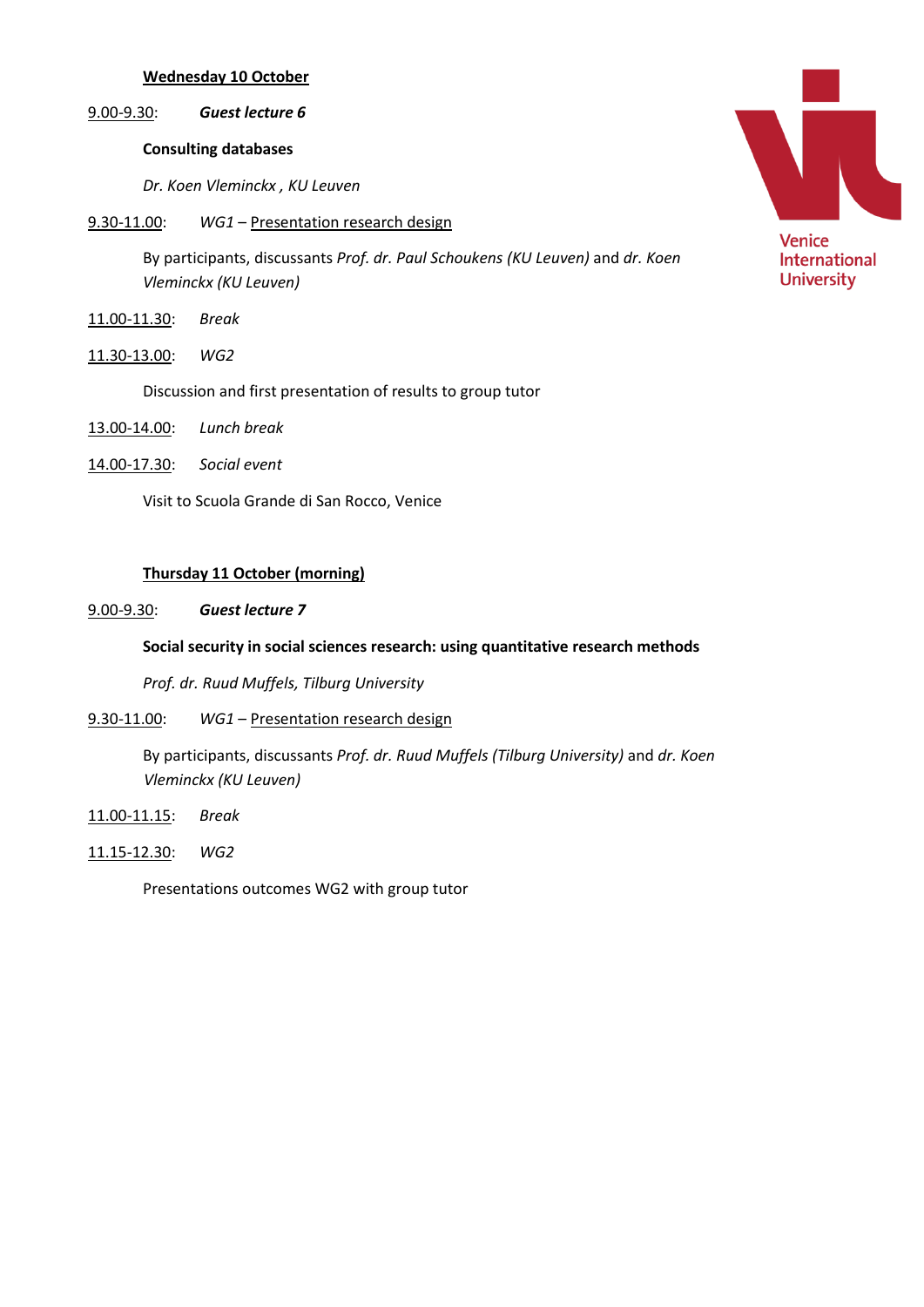

# **Part II Conference**

**Sustainable social security: past and future challenges in social security**

 **50 years celebration European Institute of Social Security**

## **Thursday 11 October**

- 14.00-14.30: **Registration participants**
- 14.30-15.00: **Opening and welcome**
	- *Prof. dr. Luca Pes, Venice International University (tbc)*

Vice Dean Venice International University

*Prof. dr. Franz Marhold*, *WU Vienna*

President European Institute of Social Security

15.00-15.30: **Social security in the UN Sustainable Development Goals**

*Prof. dr. Tiziano Treu*, *Catholic University of Milan*

- 15.30-17.00: **Sustainability and social security from a**
	- *-* **Sociological perspective**

*Prof. dr. Joakim Palme*, *University of Uppsala*

## *-* **Economical perspective**

*Prof. dr. Robert Holzmann*, *University of New South Wales - Fellow Austrian Academy of Sciences*

#### *-* **Legal perspective**

*Prof. dr. Ulrich Becker*, *Max-Planck-Institute for social law - Ludwig-Maximilians-Universität München*

## 17.00-17.30: *Break*

## 17.30-18.30: **Discussant, followed by round table and discussion**

*Prof. dr. Bettina Kahil-Wolff Hummer, University of Lausanne*

## 18.30-19.00: **EISS General Assembly**

*(members EISS)*

20.30: *Dinner*

**Venice International** 

**University**